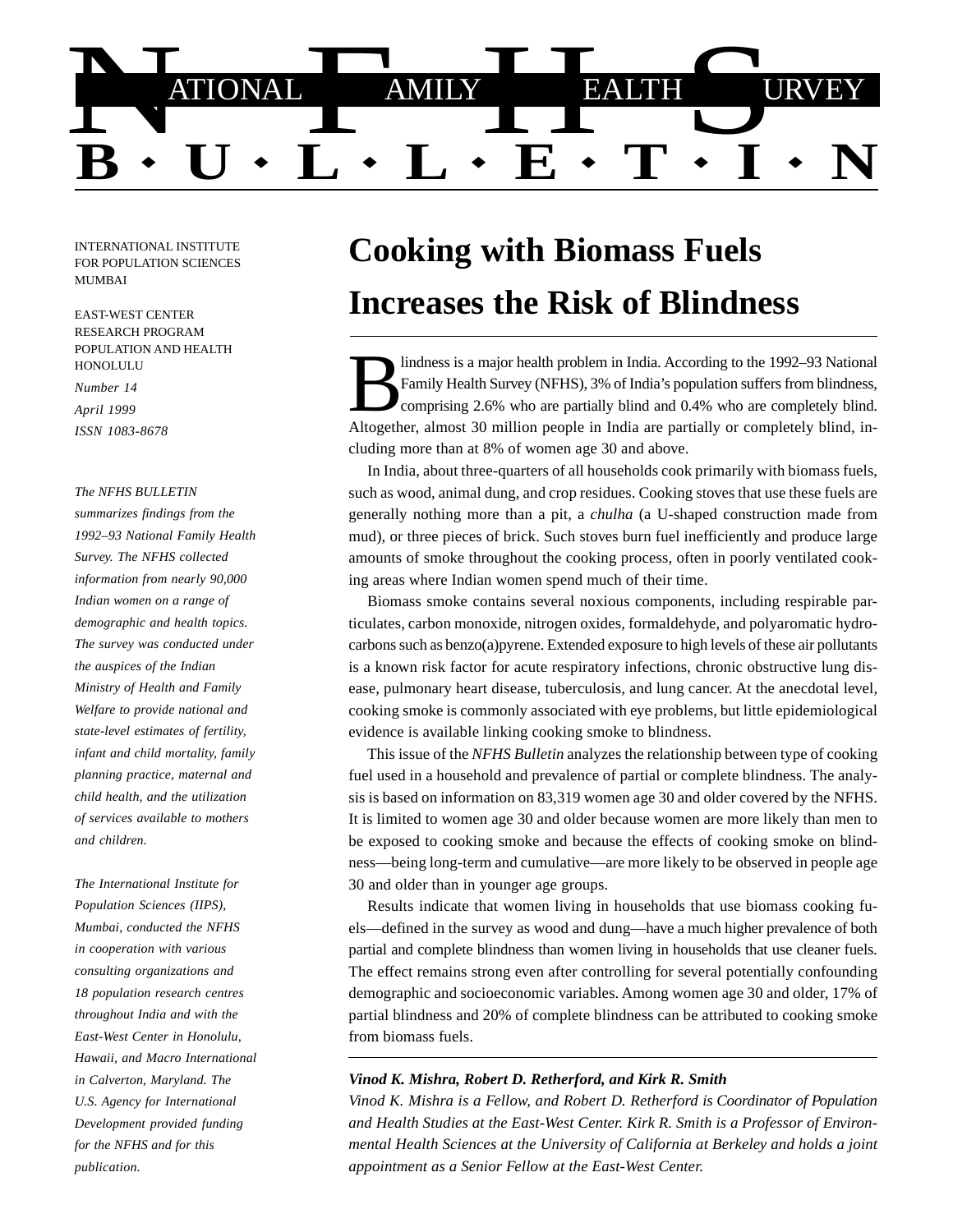# **How cooking smoke might cause blindness**

The main proximate cause of complete blindness worldwide is cataract, a progressive condition in which the lens of the eye becomes increasingly opaque. Cataract accounts for more than 80% of complete blindness in India.

Cataract is known to be linked to oxidative damage to the eye that can be produced by heavy airborne pollution, among other factors. A number of studies in humans indicate that tobacco smoke can cause cataract, suggesting that cooking smoke might have a similar effect. A connection between cataract and both wood and tobacco smoke has also been observed in experimental studies in rats.

Other causes of blindness that could be aggravated by exposure to smoke are trachoma and conjunctivitis. In the case of trachoma, irritation from cooking smoke may cause people to rub their eyes, which can spread the infection. Conjunctivitis may be associated with long-term exposure to cooking smoke, which has many irritating chemical components.

## **About the analysis**

The NFHS asked several questions on current health status, including the prevalence of partial or complete blindness. Partial blindness was defined as blindness in one eye, partial cataract, night blindness, or any other eye problem resulting in seriously impaired vision. The household head or another knowledgeable adult in the household reported on the status of each household member. No effort was made to test for blindness clinically.

This analysis measures exposure to cooking smoke indirectly by the primary type of cooking fuel used in a household. The NFHS identified nine types of cooking fuel, grouped here into two categories—biomass fuels (wood or dung) and cleaner fuels (charcoal, coal/coke/lignite, kerosene, electricity, petroleum gas, or biogas). The small category of 'other fuels' is excluded.

The effect of cooking smoke on the prevalence of blindness can be calculated by a simple bivariate analysis, producing an 'unadjusted' effect. Several other demographic and socioeconomic factors may also affect the prevalence of blindness, however, potentially confounding the effect of cooking smoke.

For this reason, the independent ('adjusted') effect of cooking smoke is estimated by logistic regression and multiple classification analysis, controlling for the effects of nine other, potentially confounding, variables. These are: woman's age and education; household head's religion and membership in a scheduled caste or tribe<sup>1</sup>; and urban/rural residence, geographic region, house type (*kachcha, pucca* or semi*pucca*<sup>2</sup> ), crowding (number of persons per room), and availability of a separate kitchen. In the calculation of adjusted prevalence rates, the control variables are held constant by setting them to their mean values in the underlying logistic regression.

# **Effects of cooking smoke and other variables**

Figure 1 shows the effects of cooking fuel type on the prevalence of partial blindness both before and after adjusting for nine potentially confounding variables. The unadjusted prevalence of partial blindness is 50% higher among women



**Figure 1. Unadjusted and adjusted prevalence of partial blindness in women age 30 and older, by primary type of cooking fuel**

living in households that use biomass cooking fuels than among other women. Adjusting for the nine control variables reduces the difference in prevalence rates to 27%, but the effect remains highly statistically significant (*p*=.001).

The effect of cooking fuel on the prevalence of complete blindness is even larger (Figure 2). The unadjusted prevalence of complete blindness is 103% higher among women living in households that use bio-



**Figure 2. Unadjusted and adjusted prevalence of complete blindness in women age 30 and older, by primary type of cooking fuel**

<sup>1.</sup> Scheduled castes (SC) and scheduled tribes (ST) are those castes and tribes identified by the Government of India as socially and economically disadvantaged and in need of protection from social injustice and exploitation.

<sup>2.</sup> *Kachcha* houses are made from mud, thatch, or other low-quality materials. *Pucca* houses are made from high-quality materials such as bricks, tiles, or cement. Semi-*pucca* houses are made from partly low-quality and partly high-quality materials.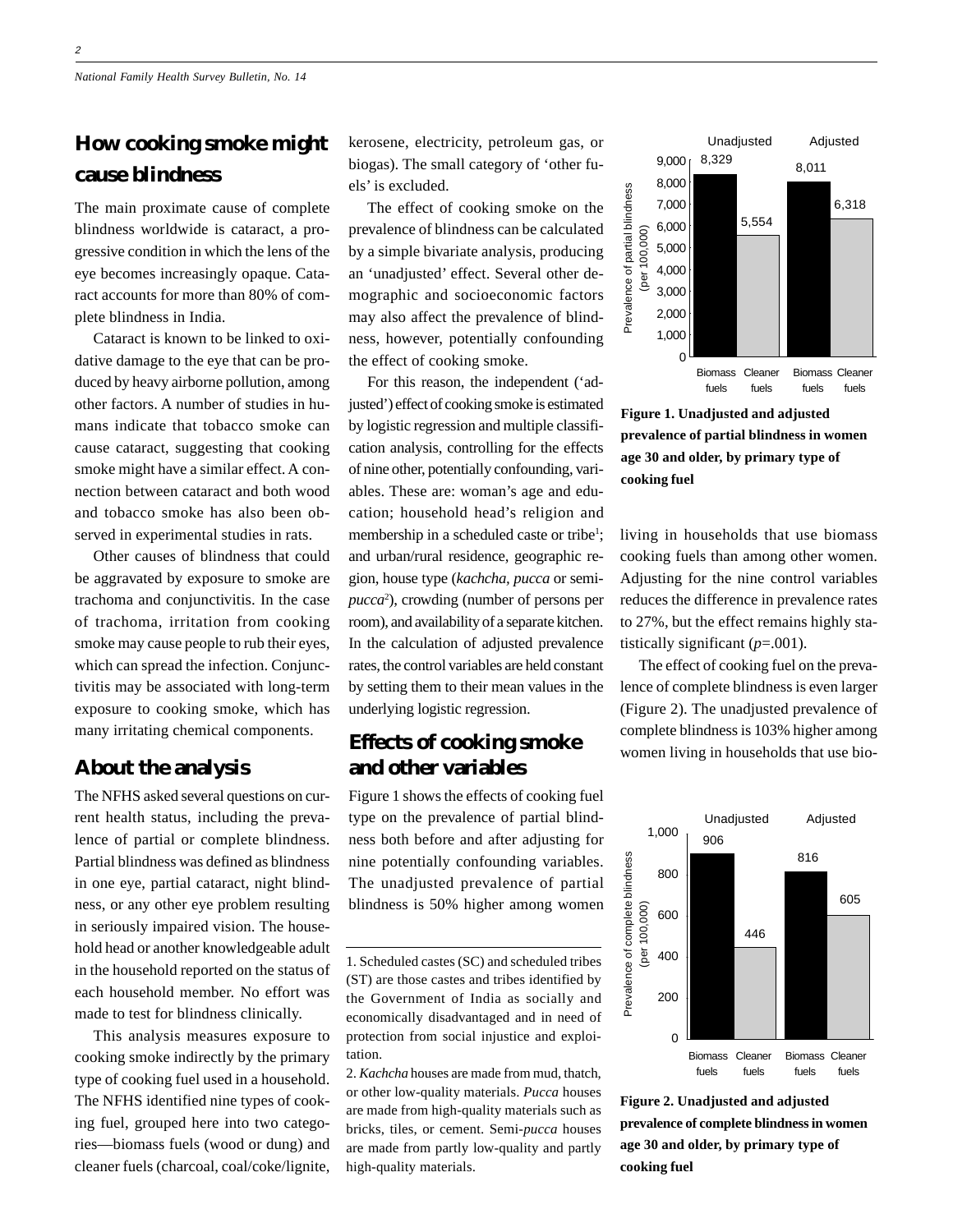**Table 1. Adjusted prevalence of partial or complete blindness in women age 30 and older, by primary type of cooking fuel and other selected variables**

| Variable                            | Blindness prevalence<br>per 100,000 |
|-------------------------------------|-------------------------------------|
|                                     |                                     |
| <b>Biomass fuels</b>                | 8,701*                              |
| Cleaner fuels <sup>a</sup>          | 6,844                               |
| Separate kitchen                    |                                     |
| Yes                                 | 7,792*                              |
| No <sup>a</sup>                     | 8,888                               |
| House type                          |                                     |
| Kachcha <sup>a</sup>                | 8,569                               |
| <i>Pucca</i> or semi- <i>pucca</i>  | 7,954                               |
| Crowding                            |                                     |
| $<$ 3 persons per room <sup>a</sup> | 8,412                               |
| ≥3 persons per room                 | 7,982                               |
| Age                                 |                                     |
| $30 - 39$ <sup>a</sup>              | 2,999                               |
| $40 - 49$                           | $7,555*$                            |
| $50 - 59$                           | 13,438*                             |
| $60 - 69$                           | 23,691*                             |
| $70+$                               | 33,341*                             |
| Residence                           |                                     |
| Urban                               | 8,624                               |
| <b>Rural</b> <sup>a</sup>           | 8,078                               |
| Education                           |                                     |
| Illiterate <sup>a</sup>             | 9,032                               |
| Below high school                   | 7,060*                              |
| High school or more                 | 5,123*                              |
| Religion                            |                                     |
| Hindu                               | 8,334                               |
| <b>Muslim</b> <sup>a</sup>          | 8,371                               |
| Other                               | 6,808*                              |
| Caste/tribe                         |                                     |
| Scheduled cast/tribe                | 8,675                               |
| Other <sup>a</sup>                  | 8,119                               |
| Geographic region                   |                                     |
| North and northeast                 | 2,879*                              |
| Central and eastern                 | 7,316*                              |
| West                                | 11,049                              |
| South <sup>a</sup>                  | 9,839                               |
| Number of women                     | 81,144                              |

a Reference category

\* Statistically significant at the 5% level.

mass fuels than among other women. Adjusting for the control variables reduces this difference to 35%, but the effect remains statistically significant (*p*=.08). The lower level of statistical significance (larger *p* value) for complete blindness reflects the comparatively small number of cases in the sample.

Table 1 gives the adjusted effects of cooking fuel type and the other nine predictor variables on partial or complete blindness. For any given predictor variable, the set of control variables consists of all the remaining predictor variables listed in the table.

Blindness prevalence increases as women age and tends to be higher for women who are economically and culturally disadvantaged, most likely because they have poorer access to medical care than do other women. Thus, women who are less educated and who belong to scheduled castes or tribes have a relatively high prevalence of blindness. Similarly, the prevalence of blindness is higher for women who live in poor-quality (*kachcha*) houses or in houses that lack a separate kitchen than for other women. Surprisingly, crowding in the household tends to reduce the prevalence of blindness, although the effect is not statistically significant. This may be because women who live in crowded households are likely to spend a good deal of time outdoors.

Hindu and Muslim women have higher blindness prevalence than do women belonging to other religions, probably because households of other religions tend to have relatively high socioeconomic status. Regional differences are large, with blindness lowest in the north and northeast and highest in the west.

Without controlling for other variables, urban women have a lower prevalence of blindness than do rural women (not shown). When the other variables are controlled, however, blindness prevalence is higher in urban areas, although the effect

is not statistically significant. This reversal in the effect of residence indicates that the lower unadjusted prevalence of blindness in urban areas is mainly due to better socioeconomic conditions.

Figure 3 gives the adjusted effects of cooking fuel type on partial or complete blindness, broken down by urban and rural residence. The analysis shows that cooking fuel type has a much larger effect on the prevalence of blindness in rural areas than in urban areas. This may be because women's exposure to cooking smoke is greater in rural areas, or because medical services to prevent or treat eye problems are better and more widely available in urban areas, or both.



**Figure 3. Adjusted prevalence of partial or complete blindness in women age 30 and older, by primary type of cooking fuel and by residence**

# **How much blindness prevalence can we attribute to cooking smoke?**

It is useful to consider how much of the blindness prevalence indicated in the NFHS may be due to smoke from biomass fuels. A 'population attributable prevalence proportion' can be defined as:

 Prevalence in Prevalence in total population unexposed group —

Prevalence in total population